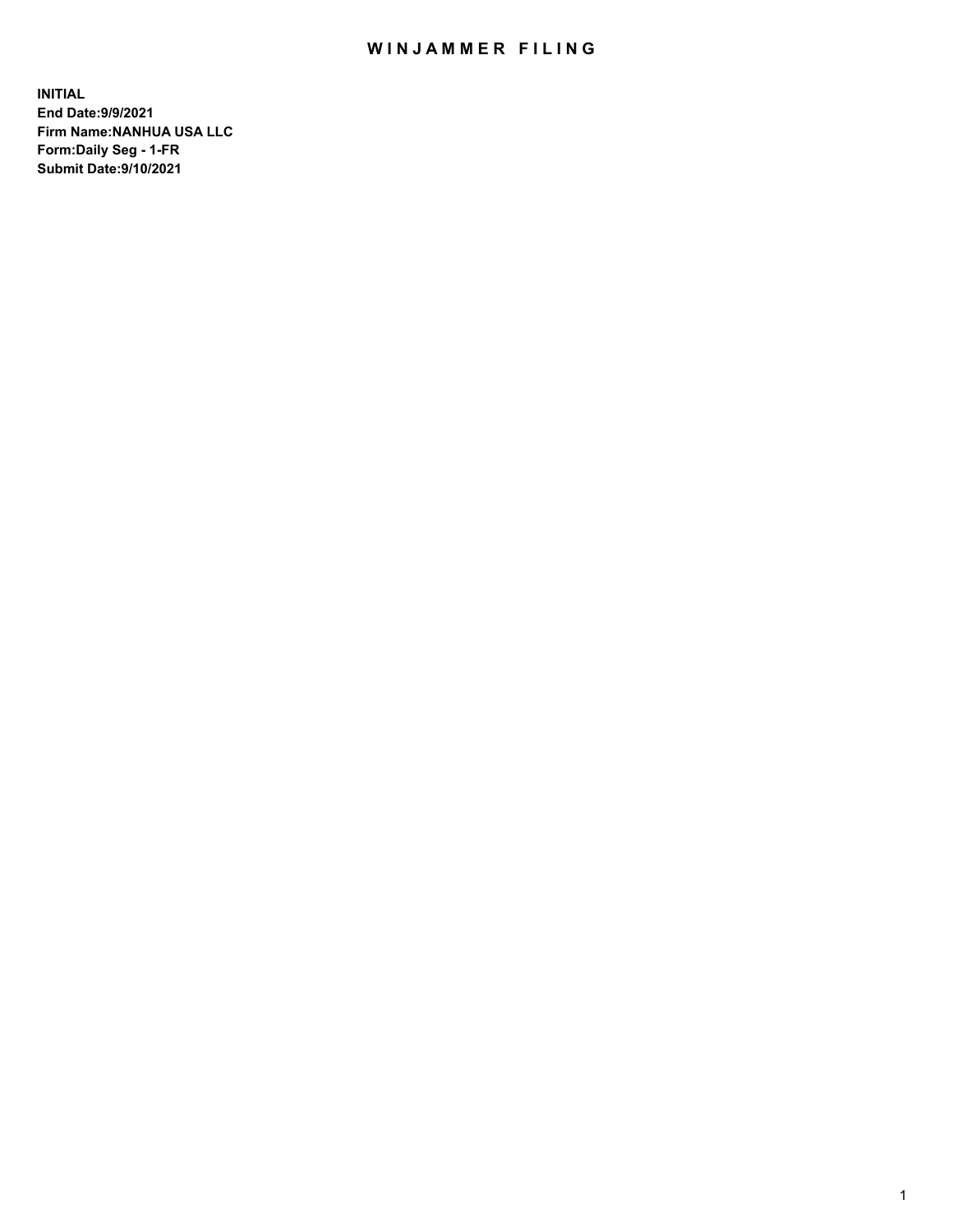## **INITIAL End Date:9/9/2021 Firm Name:NANHUA USA LLC Form:Daily Seg - 1-FR Submit Date:9/10/2021 Daily Segregation - Cover Page**

Name of Company **NANHUA USA LLC** [0010] Contact Name **Tracy Yuan** [0040] Contact Phone Number **+1 (312) 526-3930** [0060] Contact Email Address **tracy.yuan@nanhua-usa.com** [0065] FCM's Customer Segregated Funds Residual Interest Target (choose one): a. Minimum dollar amount: ; or **3,500,000** [8930] b. Minimum percentage of customer segregated funds required:% ; or **0** [8940] c. Dollar amount range between:and; or **0** [8950] **0** [8951] d. Percentage range of customer segregated funds required between:% and%. **0** [8960] **0** [8961] FCM's Customer Secured Amount Funds Residual Interest Target (choose one): a. Minimum dollar amount: ; or **100,000** [8970] b. Minimum percentage of customer secured funds required:% ; or **0** [8980] c. Dollar amount range between:and; or **0** [8990] **0** [8991] d. Percentage range of customer secured funds required between:% and%. **0** [9000] **0** [9001] FCM's Cleared Swaps Customer Collateral Residual Interest Target (choose one): a. Minimum dollar amount: ; or **0** [9010] b. Minimum percentage of cleared swaps customer collateral required:% ; or **0** [9020] c. Dollar amount range between:and; or **0** [9030] **0** [9031]

d. Percentage range of cleared swaps customer collateral required between:% and%. **0** [9040] **0** [9041]

Attach supporting documents CH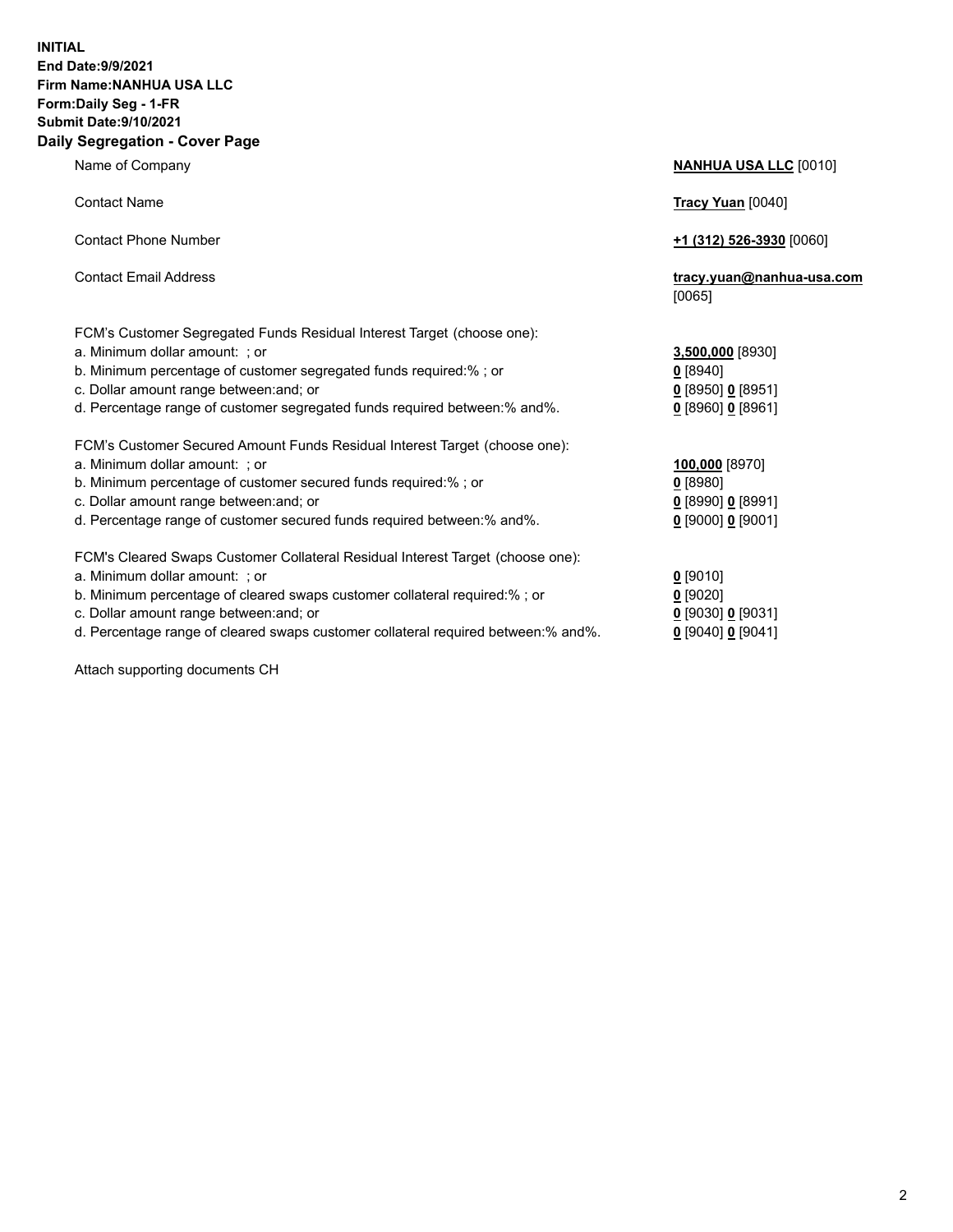## **INITIAL End Date:9/9/2021 Firm Name:NANHUA USA LLC Form:Daily Seg - 1-FR Submit Date:9/10/2021 Daily Segregation - Secured Amounts**

|          | Dany Ocgregation - Oceanea Anioanta                                                                       |                          |
|----------|-----------------------------------------------------------------------------------------------------------|--------------------------|
|          | Foreign Futures and Foreign Options Secured Amounts                                                       |                          |
|          | Amount required to be set aside pursuant to law, rule or regulation of a foreign                          | $0$ [5605]               |
|          | government or a rule of a self-regulatory organization authorized thereunder                              |                          |
| 1.       | Net ledger balance - Foreign Futures and Foreign Option Trading - All Customers                           |                          |
|          | A. Cash                                                                                                   | 53 [5615]                |
|          | B. Securities (at market)                                                                                 | $0$ [5617]               |
| 2.<br>3. | Net unrealized profit (loss) in open futures contracts traded on a foreign board of trade                 | $0$ [5625]               |
|          | Exchange traded options<br>A. Market value of open option contracts purchased on a foreign board of trade |                          |
|          | B. Market value of open contracts granted (sold) on a foreign board of trade                              | $0$ [5635]<br>$0$ [5637] |
| 4.       | Net equity (deficit) (add lines 1. 2. and 3.)                                                             | 53 [5645]                |
| 5.       | Account liquidating to a deficit and account with a debit balances - gross amount                         | $0$ [5651]               |
|          | Less: amount offset by customer owned securities                                                          | $Q$ [5652] $Q$ [5654]    |
| 6        | Amount required to be set aside as the secured amount - Net Liquidating Equity                            | $53$ [5655]              |
|          | Method (add lines 4 and 5)                                                                                |                          |
| 7.       | Greater of amount required to be set aside pursuant to foreign jurisdiction (above) or line               | 53 [5660]                |
|          | 6.                                                                                                        |                          |
|          | FUNDS DEPOSITED IN SEPARATE REGULATION 30.7 ACCOUNTS                                                      |                          |
| 1.       | Cash in Banks                                                                                             |                          |
|          | A. Banks located in the United States                                                                     | 353,074 [5700]           |
|          | B. Other banks qualified under Regulation 30.7                                                            | 0 [5720] 353,074 [5730]  |
| 2.       | Securities                                                                                                |                          |
|          | A. In safekeeping with banks located in the United States                                                 | $Q$ [5740]               |
|          | B. In safekeeping with other banks qualified under Regulation 30.7                                        | 0 [5760] 0 [5770]        |
| 3.       | Equities with registered futures commission merchants                                                     |                          |
|          | A. Cash                                                                                                   | $0$ [5780]               |
|          | <b>B.</b> Securities                                                                                      | $0$ [5790]               |
|          | C. Unrealized gain (loss) on open futures contracts                                                       | $0$ [5800]               |
|          | D. Value of long option contracts                                                                         | $0$ [5810]               |
|          | E. Value of short option contracts                                                                        | 0 [5815] 0 [5820]        |
| 4.       | Amounts held by clearing organizations of foreign boards of trade                                         |                          |
|          | A. Cash                                                                                                   | $0$ [5840]               |
|          | <b>B.</b> Securities                                                                                      | $0$ [5850]               |
|          | C. Amount due to (from) clearing organization - daily variation                                           | $0$ [5860]               |
|          | D. Value of long option contracts                                                                         | $0$ [5870]               |
| 5.       | E. Value of short option contracts                                                                        | 0 [5875] 0 [5880]        |
|          | Amounts held by member of foreign boards of trade<br>A. Cash                                              |                          |
|          | <b>B.</b> Securities                                                                                      | $0$ [5900]               |
|          |                                                                                                           | $0$ [5910]               |
|          | C. Unrealized gain (loss) on open futures contracts<br>D. Value of long option contracts                  | $0$ [5920]<br>$0$ [5930] |
|          | E. Value of short option contracts                                                                        | 0 [5935] 0 [5940]        |
| 6.       | Amounts with other depositories designated by a foreign board of trade                                    | $0$ [5960]               |
| 7.       | Segregated funds on hand                                                                                  | $0$ [5965]               |
| 8.       | Total funds in separate section 30.7 accounts                                                             | 353,074 [5970]           |
| 9.       | Excess (deficiency) Set Aside for Secured Amount (subtract line 7 Secured Statement                       | 353,021 [5680]           |
|          | Page 1 from Line 8)                                                                                       |                          |
| 10.      | Management Target Amount for Excess funds in separate section 30.7 accounts                               | 100,000 [5980]           |
| 11.      | Excess (deficiency) funds in separate 30.7 accounts over (under) Management Target                        | 253,021 [5985]           |
|          |                                                                                                           |                          |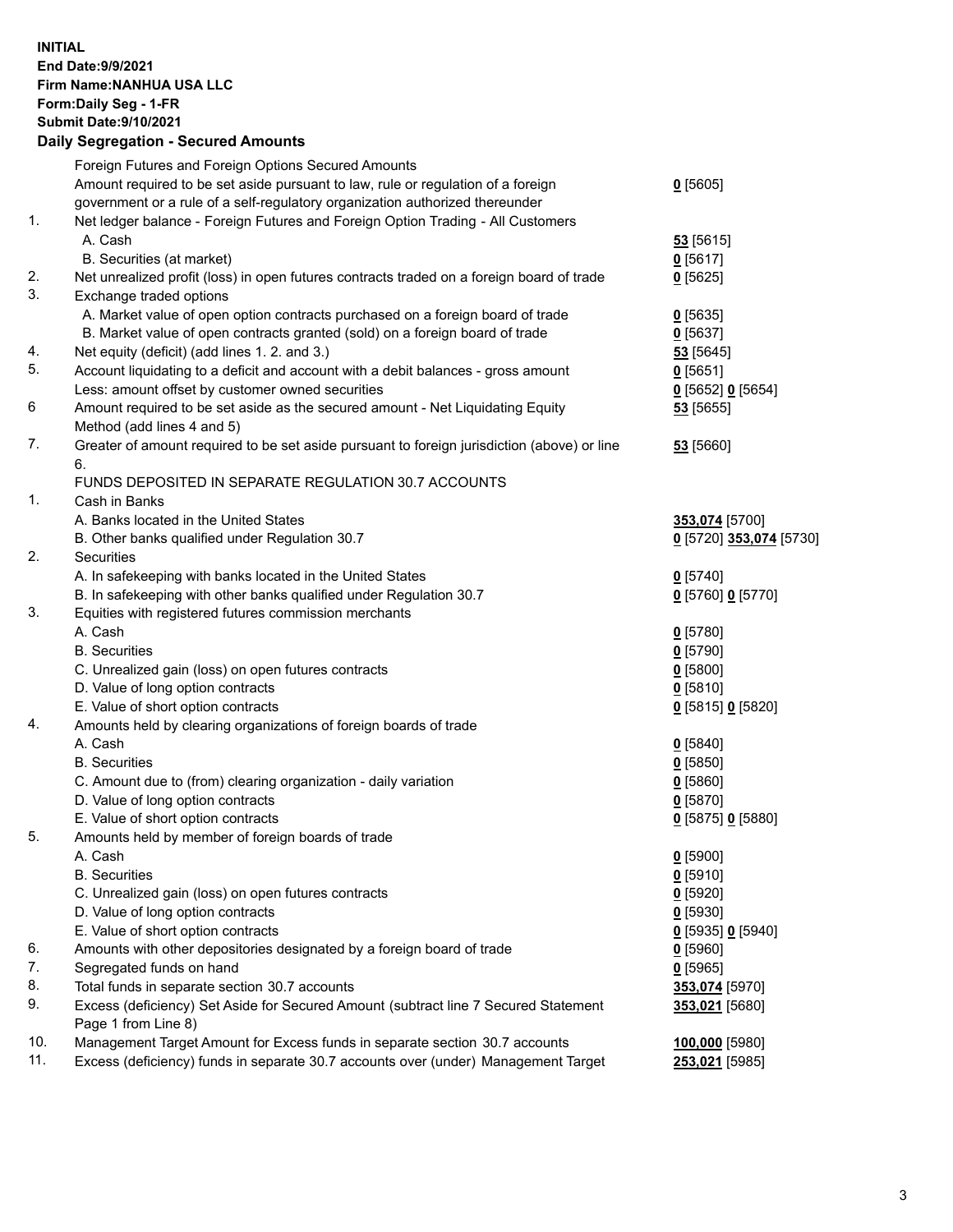| <b>INITIAL</b> | End Date: 9/9/2021<br>Firm Name: NANHUA USA LLC<br>Form: Daily Seg - 1-FR<br><b>Submit Date: 9/10/2021</b><br>Daily Segregation - Segregation Statement |                        |
|----------------|---------------------------------------------------------------------------------------------------------------------------------------------------------|------------------------|
|                | SEGREGATION REQUIREMENTS (Section 4d(2) of the CEAct)                                                                                                   |                        |
| 1.             | Net ledger balance                                                                                                                                      |                        |
|                | A. Cash                                                                                                                                                 | 143,211,670 [5000]     |
|                | B. Securities (at market)                                                                                                                               | $0$ [5010]             |
| 2.             | Net unrealized profit (loss) in open futures contracts traded on a contract market                                                                      | -11,698,301 [5020]     |
| 3.             | Exchange traded options                                                                                                                                 |                        |
|                | A. Market value of open option contracts purchased on a contract market                                                                                 | 483,563 [5030]         |
|                | B. Market value of open option contracts granted (sold) on a contract market                                                                            | <u>-973,994</u> [5040] |
| 4.             | Net Equity (deficit) (add lines 1, 2, and 3)                                                                                                            | 131,022,938 [5050]     |
| 5.             | Accounts liquidating to a deficit and accounts with                                                                                                     |                        |
|                | debit balances - gross amount                                                                                                                           | $0$ [5060]             |
|                | Less: amount offset by customer owned securities                                                                                                        | $0$ [5070] 0 [5080]    |
| 6.             | Amount required to be segregated (add lines 4 and 5)<br>FUNDS IN SEGREGATED ACCOUNTS                                                                    | 131,022,938 [5090]     |
| 7.             | Deposited in segregated funds bank accounts                                                                                                             |                        |
|                | A. Cash                                                                                                                                                 | 36,188,492 [5100]      |
|                | B. Securities representing investment of customers' funds (at market)                                                                                   | $0$ [5110]             |
|                | C. Securities held for particular customers or option customers in lieu of cash (at                                                                     | $0$ [5120]             |
|                | market)                                                                                                                                                 |                        |
| 8.             | Margins on deposit with derivatives clearing organizations of contract markets                                                                          |                        |
|                | A. Cash                                                                                                                                                 | 106,137,361 [5130]     |
|                | B. Securities representing investment of customers' funds (at market)                                                                                   | $0$ [5140]             |
|                | C. Securities held for particular customers or option customers in lieu of cash (at                                                                     | $0$ [5150]             |
|                | market)                                                                                                                                                 |                        |
| 9.             | Net settlement from (to) derivatives clearing organizations of contract markets                                                                         | 1,125,524 [5160]       |
| 10.            | Exchange traded options                                                                                                                                 |                        |
|                | A. Value of open long option contracts                                                                                                                  | 483,563 [5170]         |
|                | B. Value of open short option contracts                                                                                                                 | -973,994 [5180]        |
| 11.            | Net equities with other FCMs                                                                                                                            |                        |
|                | A. Net liquidating equity                                                                                                                               | $0$ [5190]             |
|                | B. Securities representing investment of customers' funds (at market)                                                                                   | 0 [5200]               |
|                | C. Securities held for particular customers or option customers in lieu of cash (at                                                                     | $0$ [5210]             |
|                | market)                                                                                                                                                 |                        |
| 12.            | Segregated funds on hand                                                                                                                                | $0$ [5215]             |
| 13.            | Total amount in segregation (add lines 7 through 12)                                                                                                    | 142,960,946 [5220]     |
| 14.            | Excess (deficiency) funds in segregation (subtract line 6 from line 13)                                                                                 | 11,938,008 [5230]      |
| 15.            | Management Target Amount for Excess funds in segregation                                                                                                | $3,500,000$ [5240]     |
| 16.            | Excess (deficiency) funds in segregation over (under) Management Target Amount                                                                          | 8,438,008 [5250]       |
|                | <b>Excess</b>                                                                                                                                           |                        |